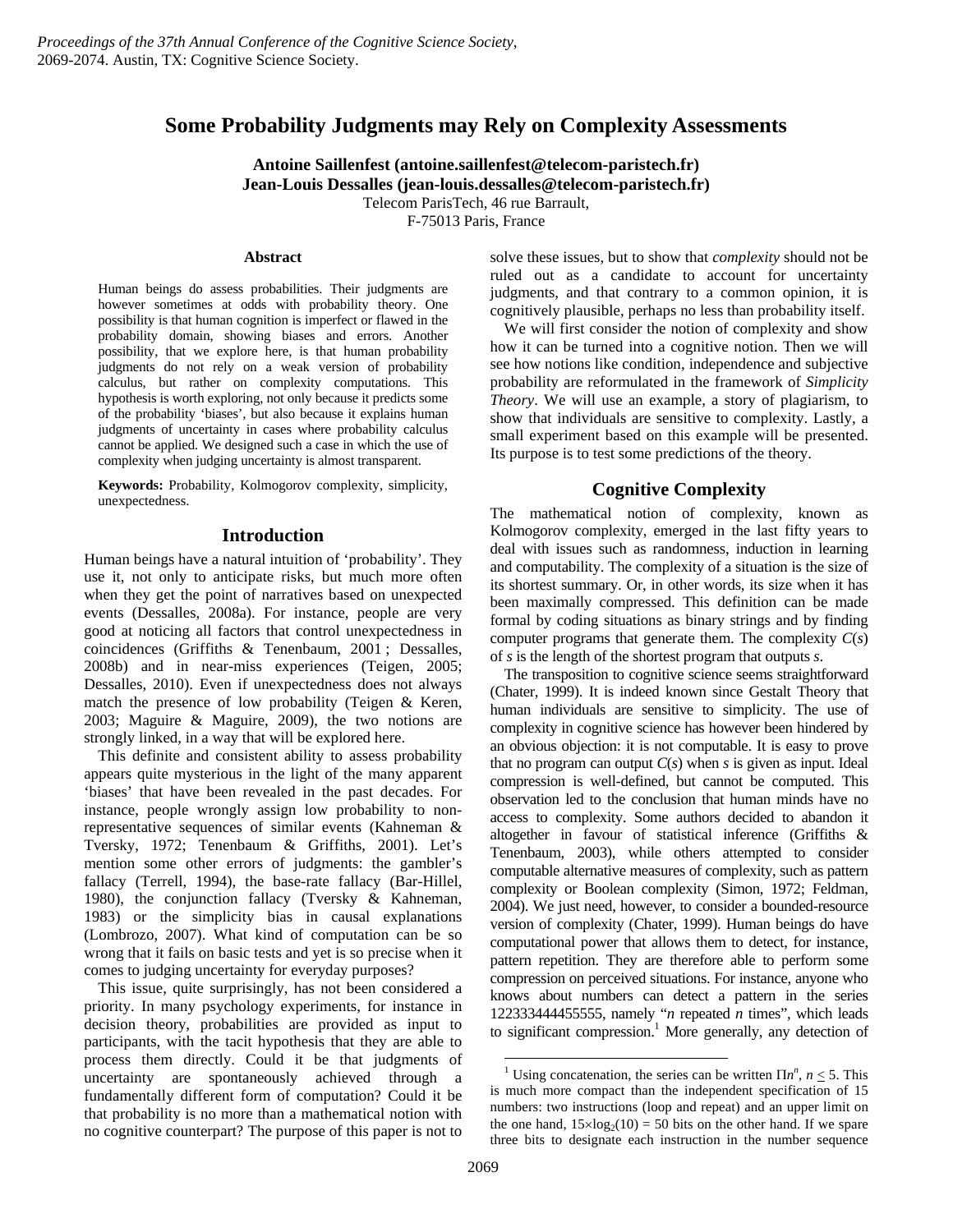structure achieves a compression. Let's call  $C_{i}(s)$  the size of the best compression that an individual *i* has been able to produce within time *t*. This notion is, by definition, computable as soon as a computable cognitive model is available. In what follows,  $C(s)$  will be used to designate  $C_{i,t}(s)$ . In this sense,  $C(s)$ is computable.

#### **Description** *vs.* **Generation**

Links between complexity and probability have been noticed from the outset (Solomonoff, 1964). The basic idea is that simpler patterns are more probable. Algorithmic Information Theory (AIT) offers several definitions of algorithmic probability, including  $p(s) = 2^{C(s)}$ , which amounts to converting each complexity bit into the flip of a fair coin.<sup>2</sup> This definition matches the subjective uncertainty attached to explanatory scenarios: complicated explanations involving many choice points are perceived as less likely.

This definition cannot be the answer, however, as subjective probability sometimes functions the other way around. Lottery draws such as 1-2-3-4-5-6 or 5-10-15-20- 25-30 are intuitively felt as much more improbable than 17- 19-24-35-38-43, not because the former are more complex, but on the contrary because they are *less* complex (Dessalles, 2006; Maguire et al., 2013). AIT accounts for this effect by introducing a new notion, *randomness deficiency* (Li & Vitányi, 1994). Within the framework of *Simplicity Theory* (ST), randomness deficiency is a special case of complexity *drop* (Dessalles, 2008a).

Why is improbability sometimes attached to complexity (as for causal explanation) and sometimes to simplicity (as for lottery draws)? According to ST, unexpectedness does not correspond to one measure of complexity, but to the difference between two measures of complexity: *generation complexity* and *description complexity*. The latter matches the usual definition of *C*(*s*). Note that each individual is regarded as a different computing 'machine': if a lottery draw matches an individual's telephone number, it will be very simple for her, but not for other people.

*Generation* complexity, on the other hand, is defined as the simplest causal scenario that the individual can figure out to explain a situation. In a lottery, all numbers are believed to be generated by equally complex causal processes. Generation complexity  $C_w(s)$  can be measured by the number of choice points and the number of options in the minimal scenario that generates *s*. For instance, most individuals consider that the presence of a famous actor in their kitchen would require a complex causal scenario.<sup>3</sup>

 $\overline{a}$ 

Note that this definition of generation complexity provides a simple notion of *independence*. Two situations  $s_1$  and  $s_2$  are independent iff  $C_w(s_1 \& s_2) = C_w(s_1) + C_w(s_2)$ .

ST defines *unexpectedness U*(*s*) as the difference between generation and description complexity.

$$
U(s) = C_w(s) - C(s). \tag{1}
$$

This definition is congruent with Teigen and Keren's observation that surprise corresponds to contrasts between actual outcomes and expectations (Teigen & Keren, 2003; Saillenfest & Dessalles, 2014). Here, expectations correspond to  $C_w(s)$  and outcomes to  $C(s)$ . The above definition of unexpectedness aims at capturing exactly what people regard as surprising, as unlikely, as 'improbable' (in the naïve sense). The correspondence with probability is explored now.

## **Simplicity Theory and Probability 'Biases'**

The main hypothesis explored in this paper is that human beings, in many judgments about uncertainty, rely on unexpectedness rather that on probability. Let's consider the above mentioned 'fallacies' in turn to see if they are compatible with this hypothesis.

In the gambler's fallacy (Terrell, 1994), people are reluctant to bet on recently drawn numbers. This behavior is deviant in the eyes of Probability Theory (PT). Why would a memoryless lottery avoid recent numbers? If 571 was drawn four weeks ago in a weekly lottery, people behave as if they considered the probability that 571 be drawn, not twice at a four week distance, but twice *within* a four week interval. PT explains neither the phenomenon nor the 'within' hypothesis required to account for its fading with time. According to ST, gamblers bet on the least unexpected outcome. If 571 was recently drawn, it is much simpler to describe than  $log_2(1000) \approx$ 10, which is the number of bits required to distinguish among the 1000 options in the lottery studied by Terrell. The simplest description of 571 now amounts to 2 bits, as it consists in giving its rank in the list of past winning numbers. The gambler's fallacy results from a decrease in  $C(s)$ , while  $C_w(s)$  remains constant. This makes recent winning numbers too unexpected to be bet on. The effect lasts as long as the complexity of locating 571 in the winning list remains small enough.

As observed by H. Simon (1972), simplicity accounts for biases of representativeness as well. People would consider a series of eight births like GGGGBBBB, where four girls and then four boys are born in the family, as less 'probable' than a more complex pattern like GGBGBBGB. Here also,  $C_w(s)$  is kept constant while  $C(s)$  varies. The effect is a mystery for PT, but it is again predicted by ST if we suppose that individuals are sensitive to unexpectedness. As (1) shows, simple structures make *U*(*s*) larger, hence the feeling of improbability. This simplicity effect can be quantified and matches experimental results (Simon, 1972). For the same reason, remarkable lottery draws like 1-2-3-4- 5-6 are regarded as virtually impossible by most people

context, the first code would need only  $2 \times 3 + \log_2(5) < 9$  bits.

 $2$  This definition is sometimes regarded as problematic. If we code situations *s* as numbers  $n_s$ , then for most situations,  $C(s) \approx \log_2(n_s)$ , and  $\Sigma p(s) = \infty$  instead of 1. This problem is avoided, either by considering prefix-free codes, or by regarding numbers like 297 and 2971 as non exclusive (as the latter contains the former). <sup>3</sup>

 $3$  See www.simplicitytheory.org for further details. The site answers some frequently asked questions about ST, including why a situation that is the most complex in its class turns out to be simple for that reason; or the converse: why a standard object, like

a common window, turns out to be complex, as it requires a lengthy description to be distinguished from all other windows.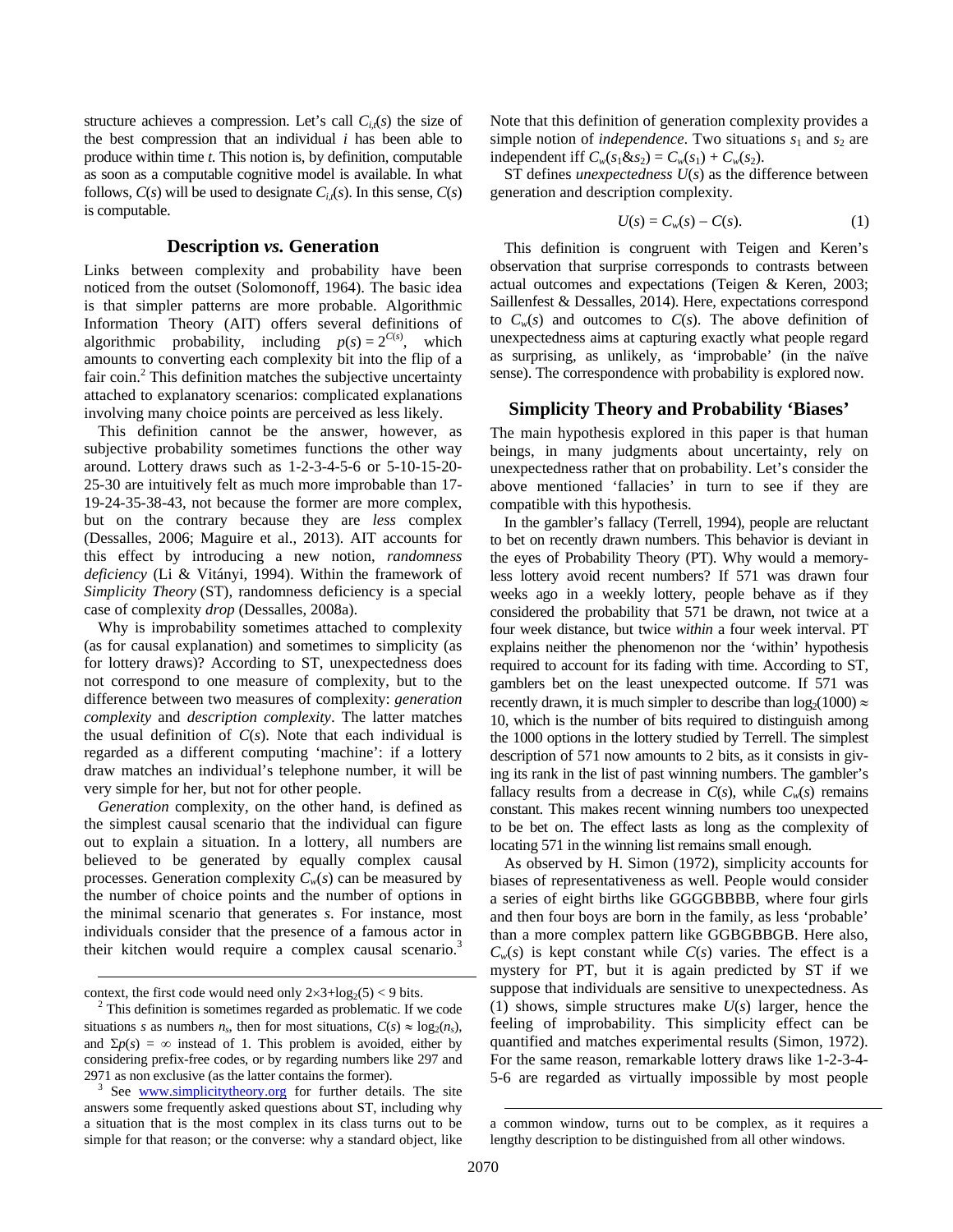(Dessalles, 2006). Note that contrary to PT, ST does not invoke here any *ad hoc* notion such as representativeness.

In the conjunction fallacy (Tversky & Kahneman, 1983), people find it less probable that Paul, a former Green activist, would drive a big SUV rather than if he drived a big SUV functioning with LPG (SUV are known to waste more energy than standard cars and LPG is known to be less polluting than gasoline). Within the set-theoretic framework of PT, this seems absurd, as the set of SUV drivers includes the set of LPG-SUV drivers. How does ST account for this phenomenon? By noticing that the causal generation of the SUV case is more complex than for the LPG-SUV case.

The two situations: Paul driving a SUV  $(s_1)$  and Paul driving a LPG-SUV  $(s_2)$ , differ both by their description and their generation. Assuming that Paul is already in the context, situation  $s_1$  can be described using the concept of green activist  $(G)$  and the concept of SUV  $(f_1)$ .

$$
C(s_1)=C(G)+C(f_1/G).
$$

The vertical bar in  $C(a/b)$  denotes conditionality. It means that *b* is available to describe *a*. For instance,  $C(a|a) = 0$ . *s*<sub>2</sub> requires an additional feature  $f_2$  = 'LPG' to be described.

$$
C(s_2) = C(G) + C(f_1/G) + C(f_2/G, f_1).
$$

(we ignored other features, such as 'drive', that are common to  $s_1$  and  $s_2$ ). Here, concepts<sup>4</sup> are prototypical situations evoked by words. Considering prototypes instead of sets is presented as a human flaw by Tversky and Kahneman (1983). But the hypothesis that words be associated with sets rather than prototypes is a constraint imposed by PT and has little cognitive support.<sup>5</sup>

If we abandon PT's extensional constraint, we can compute how  $s_1$  and  $s_2$  differ on the generation side.  $s_1$  evokes a *typical* situation, *i.e.* a gasoline SUV. Since LPG is supposed to be more Green-friendly than standard gasoline, the contradiction with Paul's past as Green activist is less flagrant in  $s<sub>2</sub>$  than in  $s<sub>1</sub>$ . This means that the minimal causal scenario explaining  $s<sub>2</sub>$ is less complex than the minimal causal scenario leading to *s*1. In other words:  $C_w(s_2) < C_w(s_1)$ . We get:

$$
U(s_1) - U(s_2) = C_w(s_1) - C_w(s_2) + C(f_2/G, f_1) > 0. \tag{2}
$$

ST correctly predicts that  $s_1$  will appear more unexpected, and therefore less probable, than  $s_2$ . This prediction matches the so-called 'conjunction fallacy'. Note that this account, derived from ST, is not unrelated to Maguire *et al.*'s (2013) explanation. These authors introduce different 'models', which correspond to the causal scenarios underlying  $C_w(s_1)$ and  $C_w(s_2)$ . Though adopting a complexity-based approach, their description is expressed in terms of probability

 $\overline{\phantom{a}}$ 

distributions. (2) shows that the phenomenon can be parsimoniously analyzed in terms of complexity exclusively. The detour through probability is unnecessary.

If individuals judge uncertainty based on complexity rather than on probability, several other 'fallacies' are no longer problematic. Simplicity bias in causal explanations (Lombrozo, 2007) and base-rate neglect (Bar-Hillel, 1980) rely on experiments in which probabilities are provided as numbers (percentages) to participants. While educated individuals may be able to translate unexpectedness into probability estimates, it is a too strong assumption to suppose that the converse might be true.

#### **Unexpectedness and Subjective Probability**

ST has been developed to account for the human ability to assess the unexpectedness of events after they have occurred. *Ex post* probability<sup>6</sup> is defined as:

$$
p(s) = 2^{-U(s)}.
$$
 (3)

Formula (3) explains why a simple sequence like 1-2-3-4- 5-6 is felt as much more improbable than a complex one like 17-19-24-35-38-43. It also explains why events that are rare, unique or extreme according to a *simple* criterion are perceived as improbable when they occur; it explains why rare events (like a fire) are regarded as less probable when they occur in the vicinity; it explains recency effects in the news; it also explains why coincidences are exaggeratedly perceived as improbable (Falk, 1983) (see simplicitytheory.org for a review). In all these examples, probability judgments are performed *ex-post*, after the fact.

In all the above mentioned classical studies on probability bias, individuals were asked whether a situation was more 'probable' than another. This corresponds to an *ex-ante* judgment. Ideally, from the *ex-ante* perspective, *s* is already determined:  $C(s) = 0$ , and *ex-ante* unexpectedness is  $U_a(s) =$  $C_w(s)$ . The central thesis of this paper is that people translate the word 'probable' by considering both  $U_a(s)$  and  $U(s)$ . In our lottery examples,  $U_a(s)$  is constant and only  $U(s)$  varies. In the SUV example,  $U_a(s)$  and  $U(s)$  vary in the same direction. But only for a relevant feature like LPG.

ST predicts that individuals' behavior will be different if  $f_2$  is a neutral feature such as 'the SUV was red'. Suppose there are 16 possible SUV colors. One needs  $C(f_2/f_1) = 4$  bits to designate the actual color. On the generation side, 4 additional bits are also required in a causal scenario to orient the choice among the 16 colors:  $C_w(s_2) = C_w(s_1) + 4$ . We get:  $U(s_2) = U(s_1)$ , and  $s_2$  will be judged no more unexpected than *s*1. In a narrative like: "Remember Paul, the former Green activist?", the two mentions "I saw him driving a big SUV" and "I saw him driving a big red SUV" offer exactly the same unexpectedness. The detail about the color is irrelevant,<sup>7</sup> if *relevance* is defined as: 'contributing to

<sup>&</sup>lt;sup>4</sup> For any concept *x*,  $C(x)$  can be approximated as  $C(x) \approx \log_2(r)$ , where  $r$  is the rank of a word expressing  $x$  in a list of words sorted by frequency of occurrence in a corpus. Assuming Zipf's law, *r*  can also be the frequency itself, or the relative number of hits on a Web search engine (Cilibrasi & Vitányi, 2007). A specific corpus can be used to refine estimates for given individuals.

 $5$  The set of all SUVs is a mathematical abstraction which is not computable, either objectively or cognitively.

<sup>&</sup>lt;sup>6</sup> Technically, *ex-post* probability  $p(s)$  as defined by (3) corresponds to  $Prob(happens(s) | s)$ . It is not itself a probability measure: the sum of  $p(s_i)$  for different events  $s_i$  may exceed 1.

 $\frac{7}{1}$  Unless it is used to emphasize that the story is true.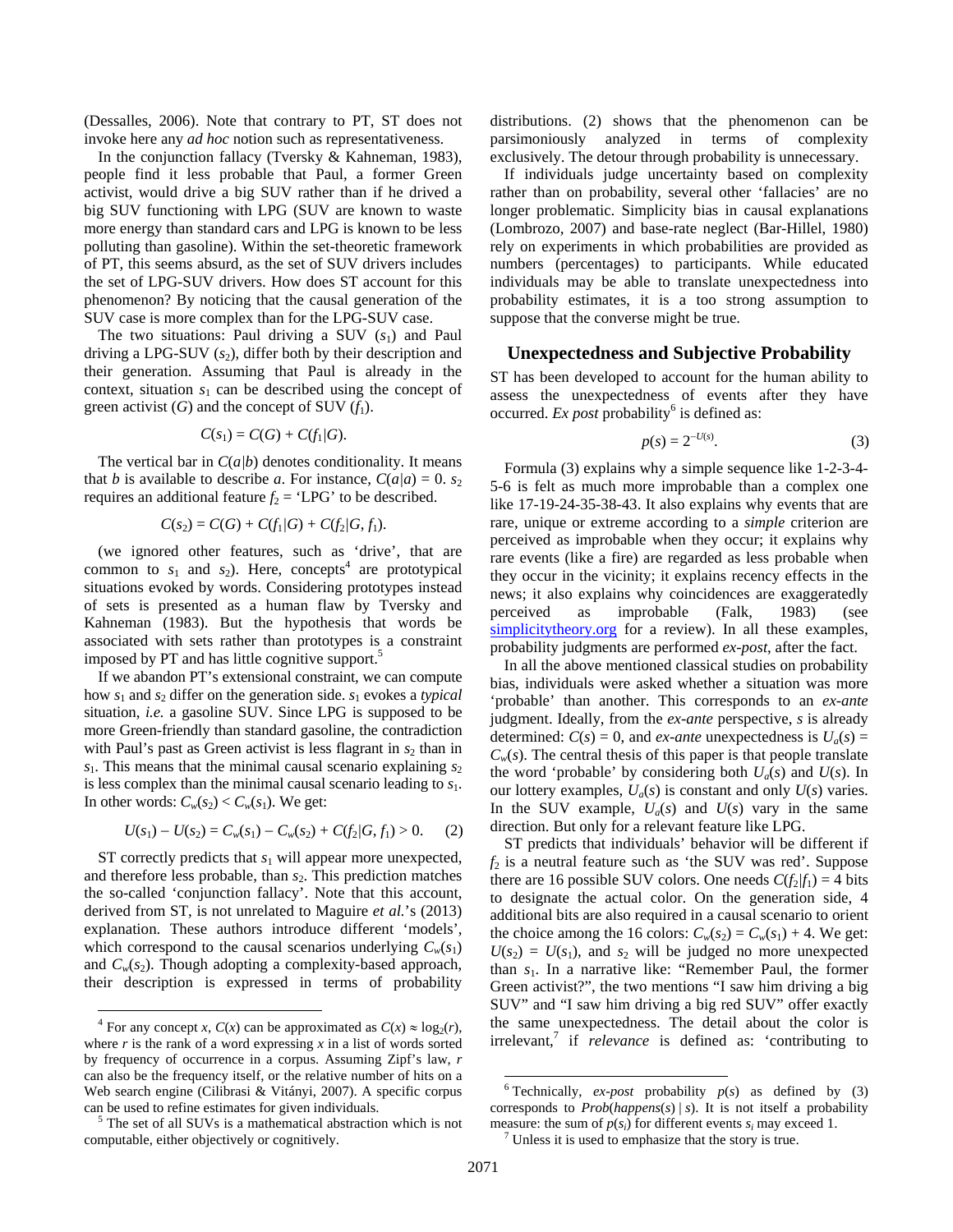unexpectedness' (Dessalles, 2013). However,  $U_a(s_2)$  is larger than  $U_a(s_1)$  by 4 bits. This may lead most people to regard 'red-SUV' as less probable than mere 'SUV', thus respecting the conjunction axiom this time. Note that PT is unable to take the relevance of the feature into account.

#### **The Plagiarism Story**

To make the case of complexity even stronger, we searched for a situation in which individuals make a definite judgment of uncertainty that cannot be explained by probability calculus. Consider the following story.

Story 1: *Ms S. is accusing Mr D. of having stolen her manuscript and of having published it under his name. Fortunately, she hid her name in the book. Her name is (option*  $n_1$ *: Sami); (option*  $n_2$ *: Schildget). It can be retrieved by taking (option*  $r_1$ *: the first letter of each chapter); (option r<sub>2</sub>: the first or the second letter of each chapter, depending on the chapter's parity).* 

*We could not find anyone*, in informal inquiries among students, who chose options other than  $n_2$  and  $r_1$  when asked to maximize Ms S.'s chances to win her case. Why do the more complex name and the simpler retrieving algorithm make plagiarism so obviously more likely in this story?

PT would merely predict that a shorter name is more likely to 'occur' by chance in the book, without any precision about what 'occur' means. It is unable to account for the role of the algorithm used to retrieve the name.

ST's explanation is straightforward: plagiarism is probable if the co-occurrence *by chance* of Ms S.'s name (*N*) and Mr D.'s book (*B*) is highly unexpected, *i.e.* if  $U(N \& B)$  is large. 'By chance' here means that N and B are supposed to be independent. By definition of independence,  $C_w(N \& B) = C_w(N) + C_w(B)$ . On the description side,  $C(N \& B) \leq C(B) + C(N|B)$ . The algorithm *A* provided by Ms S. to retrieve her name in the book gives an upper bound of  $C(N|B)$ :  $C(N|B) < C(A)$ . If we assume that neither *B* nor *N* is unexpected by itself, we get by applying (1):

$$
U(N \& B) \ge C(N) - C(A). \tag{4}
$$

ST thus explains why a complex (*i.e.* long) name and a simple algorithm make plagiarism more probable in story 1. The complexity of the retrieving algorithm, *A*, is directly understood to play a crucial role. A probability-based model could not account for this effect without many *ad hoc*  assumptions. It is more parsimonious to consider that individuals have direct access to complexity assessments.

We designed a small experiment as a first attempt to explore the Plagiarism story in more details and try to test finer grain phenomena. This time, we introduce new variables, such as the size of the book. Here is the second story.

Story 2: *Ms Schmidt is accusing Mr Durand of having plagiarized in his book B<sub>2</sub> a passage*  $T_2$  *of size S that is almost identical to a passage*  $T_1$  *from her book*  $B_1$ *. The sizes of the two books are*  $S_1$  *and*  $S_2$ *.*  $T_1$  *is located at page*  $p_1$  *of*  $B_1$  *and*  $T_2$  *at page*  $p_2$  *in*  $B_2$ *. T<sub>2</sub> is found in one piece (option 1) / in three pieces distributed over three paragraphs in*  $p_2$  *(option 2).* 

Can we predict how parameters *S*,  $S_1$ ,  $S_2$ ,  $p_1$ ,  $p_2$  and the two options influence plagiarism probability? PT has something to say about this. It will predict that the probability of  $T_1$ appearing in  $B_2$  by chance would decrease with  $S$  and increase with  $S_1$  and  $S_2$ . But in the absence of any specific knowledge about the borrowing mechanism, it would assume uniform probability for  $p_1$  and  $p_2$ , and their value would be irrelevant. Comparing options 1 and 2 would be somewhat tedious. One would need to imagine all ways of splitting  $T_1$  into several pieces to determine the probability that  $T_1$  would end up in three, instead of one, two or more than three pieces.

In the ST framework, plagiarism is blatant when the coincidence between the content of  $B_1$  and of  $B_2$  is too unexpected. There is coincidence if these contents are supposed to be independent:

$$
C_w(B_1 \& B_2) = C_w(B_1) + C_w(B_2). \tag{5}
$$

On the description side:

$$
C(B_1 \& B_2) \le C(B_1) + C(B_2|B_1). \tag{6}
$$

Following (1), the unexpectedness of the coincidence,  $U(B_1\&B_2)$ , corresponds to the complexity drop between generation (5) and description (6). Assuming that neither  $B_1$ nor  $B_2$ , as sequence of words, is unexpected by itself<sup>8</sup>  $(C_w(B_i) = C(B_i))$ , we get:

$$
U(B_1 \& B_2) \ge C(B_2) - C(B_2|B_1). \tag{7}
$$

The right-hand side of  $(7)$  is the compression of  $B_2$  allowed by the knowledge of  $B_1$ . This compression is due to the resemblance between  $T_1$  and  $T_2$ . Ideally,  $C(T_2)$  could be spared in the description of  $B_2$ . There is a tax to pay, however, which is the complexity of the procedure needed to get  $T_2$ from  $B_1$ . To compute a lower bound of the compression, we may compute the complexity of the following procedure: locate  $T_1$  in  $B_1$ ; use algorithm  $A$  to transform  $T_1$  into  $T_2$ ; determine target location in  $B_2$ ; insert  $T_2$ . From (7), we get:

$$
U(B_1 \& B_2) \ge C(T_2) - (C(l_1) + C(A) + C(l_2)).\tag{8}
$$

 $l_1$  and  $l_2$  designate the precise locations of  $T_1$  and  $T_2$  in  $B_1$ and  $B_2$ . If there are about *n* words in a page, then:

$$
U(B_1 \& B_2) \geq C(T_2) - (C(p_1) + C(A) + C(p_2) + 2 \log_2(n)).
$$
 (9)

In option 1, if texts are strictly identical, then  $A_1$  is a mere copy and  $C(A_1) = 0$ . In option 2,  $C(A_2)$  has a definite value, as it requires at least four numbers: two cut points in  $T_1$  to make the three pieces, and the size of two gaps to specify how to insert the pieces in the target text. To make things concrete, we may say that  $C(A_2) \sim 4 \log_2(n)$ . Formula (9) allows us to draw the following predictions. Plagiarism is more likely if:

- [1]  $T_2$  is a long excerpt, making  $C(T_2)$  large
- [2] *A* is simple
- [3] Sizes  $S_i$  are small, as  $C(p_i) \le \log_2(S_i)$ , while *n* is not too large.

<sup>&</sup>lt;sup>8</sup> One way to be unexpected in this way would be to be more compressible than exepected, as Georges Perec's *Grand palindrome*.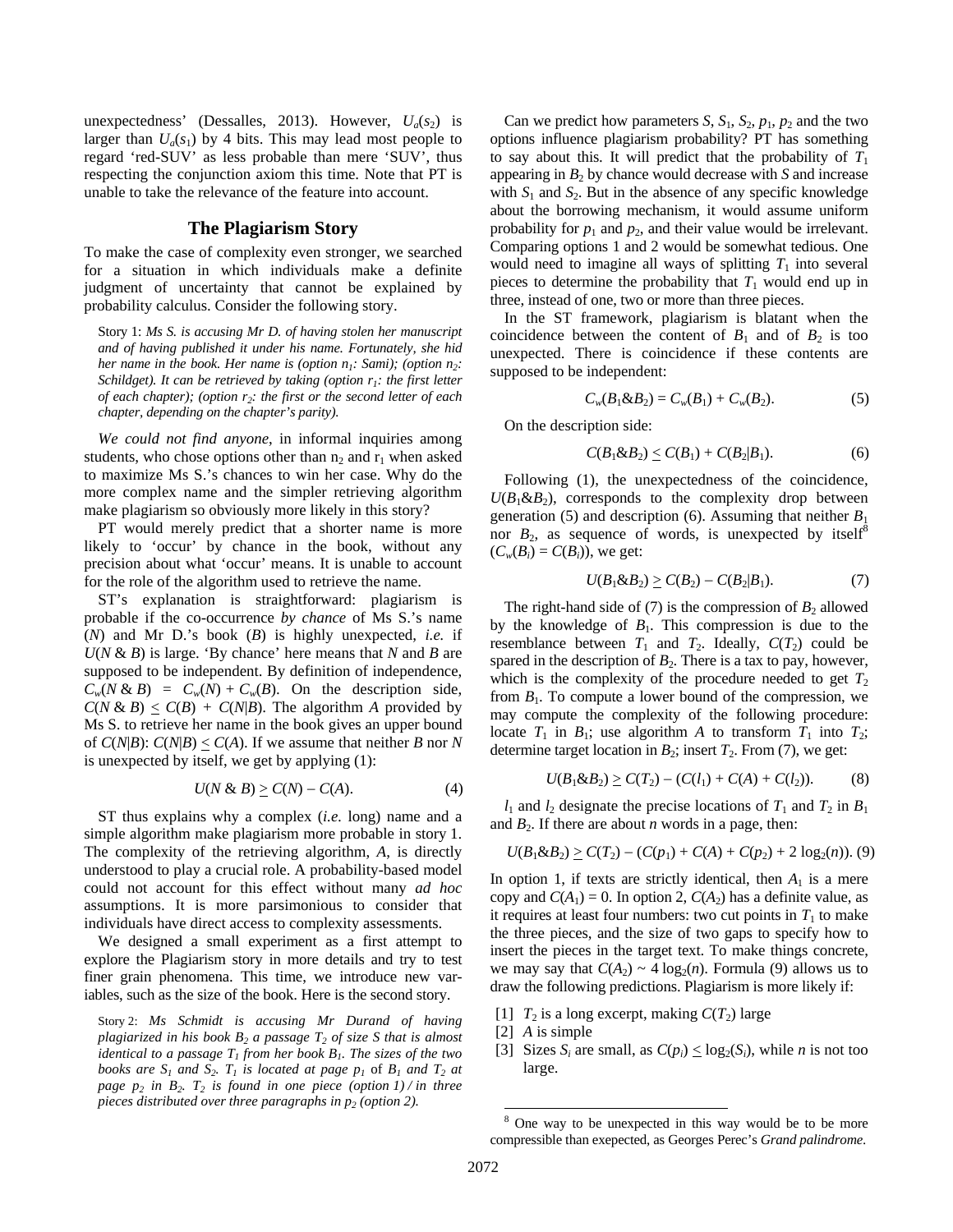

Figure 1: Answers for each alternative of the 6 propositions in Story 2

[4]  $p_i$  is small (while  $n$  is not too large), as in this case  $C(p_i) \sim \log_2(p_i) < \log_2(S_i)$ .

If  $B_1$  is not known in advance,  $C(B_1)$  is augmented by the determination of Ms Schmidt and by the determination of *B*<sup>1</sup> in her works. We could then add the two following predictions:

- [5] Ms Schmidt is a famous author
- [6] She has written few books.

Note that prediction [1] has a massive effect, as compared with predictions [2]-[4]. Each word in  $T_2$  contributes by  $log<sub>2</sub>(N)$  bits to unexpectedness, where *N* is the size of the lexicon (if one compares text creation to a uniform lottery among words). In comparison, [4] may spare 6 bits only if  $p_1 = 3$  and  $S_1 = 250$ . The following small experiment is an attempt to put predictions [1]-[4] to the test.

#### **Experiment**

Participants were presented Story 2 (in French) with the following options:

- oMs Schmidt's book is a 154/654 -page book.
- oMr Durand's novel is a 162/443 -page book.
- oThe passage mentioned by Ms Schmidt is located page number 3/43 in her collection of short stories.
- oThe passage mentioned by Ms Schmidt is 9/19 lines long.
- oThe passage mentioned by Ms Schmidt can be found in one part / spread over 3 paragraphs in Mr Durand's novel.
- oThe passage mentioned by Ms Schmidt can be located page number 5 / 122 in Mr Durand's novel book.

A total of 352 individuals (aged from 16 to 63, mean 28.64 (std. dev. 6.66), 276 females, 91 males, 15 unknown gender) participated to the test online. Participants were recruited via social networks and billposting. We manually checked the answer files for individuals who provided incomplete results or whose response time was less than 30 seconds.

#### **Results and discussion**

Percentages of answers for each alternative proposed are presented in Figure 1. We tested for significance using binomial tests. Results indicate a significant effect (*p* < 0.05) for the number of pages of the books, the size of the passage, its location in Mr Durand's book and the complexity of the algorithm that leads from one text to another. The location of the passage in Ms Schmidt's book did not lead to a significant effect ( $p \approx 0.11$ ). These results agree with our predictions [1], [2], [3] and [4]. Note that a probabilistic model would predict [1] and [3], perhaps [2], but not [4].

The non-significant result for the localization in Ms Schmidt's book is due in part to its small expected contribution in comparison with [1]. Moreover, an informal inquiry among additional participants suggests that some individuals may have performed second-order reasoning: borrowing a passage from Ms Schmidt's first pages would be too conspicuous and would make plagiarism not rational and therefore less likely. Due to its design that did not anticipate this reaction, Story 2 turns out to be less convincing than Story 1.

In further work, we plan to test predictions [5] and [6], as the contribution is larger ( $\sim \log_2(A)$  where *A* is the number of authors), and also because probability calculus would not naturally take the author's celebrity into account.

#### **Conclusion**

The first aim of this paper is to question the human ability to process probability as such. Despite the existence of numerous human 'biases', the fact that uncertainty judgments rely on some form of probability calculus is often taken for granted without questioning its cognitive plausibility.

Our second aim is to put forward the possibility that *complexity* can be directly assessed by individuals. Complexity has not been sufficiently considered as a good candidate to explain judgments of uncertainty, due to prejudices concerning its non-computability, to misconceptions about how it should be computed (see note 3), and to the (wrong) belief that probability itself is always computable (see note 5). Notions which are quite intricate when expressed in probabilistic terms are more